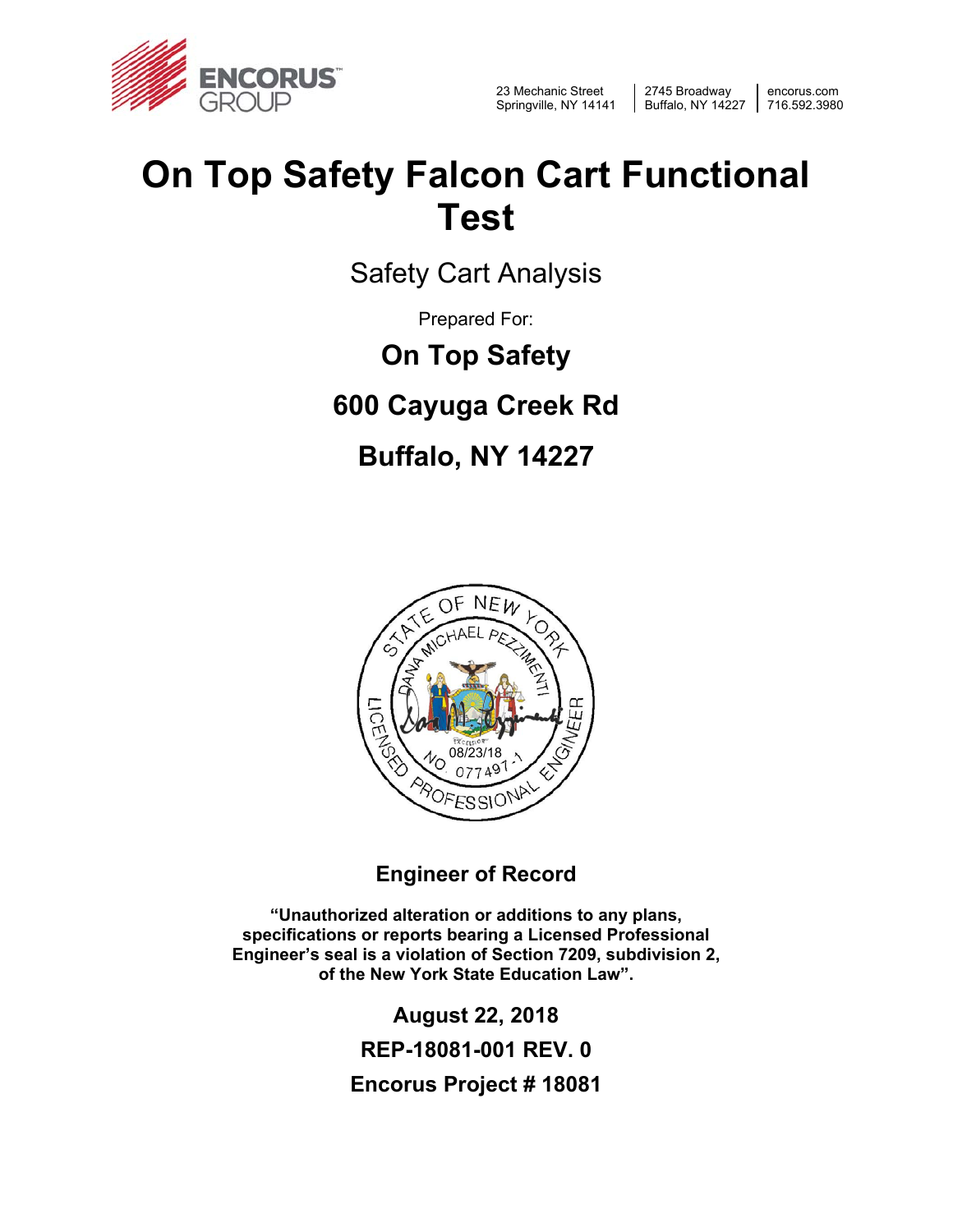#### **TABLE OF CONTENTS**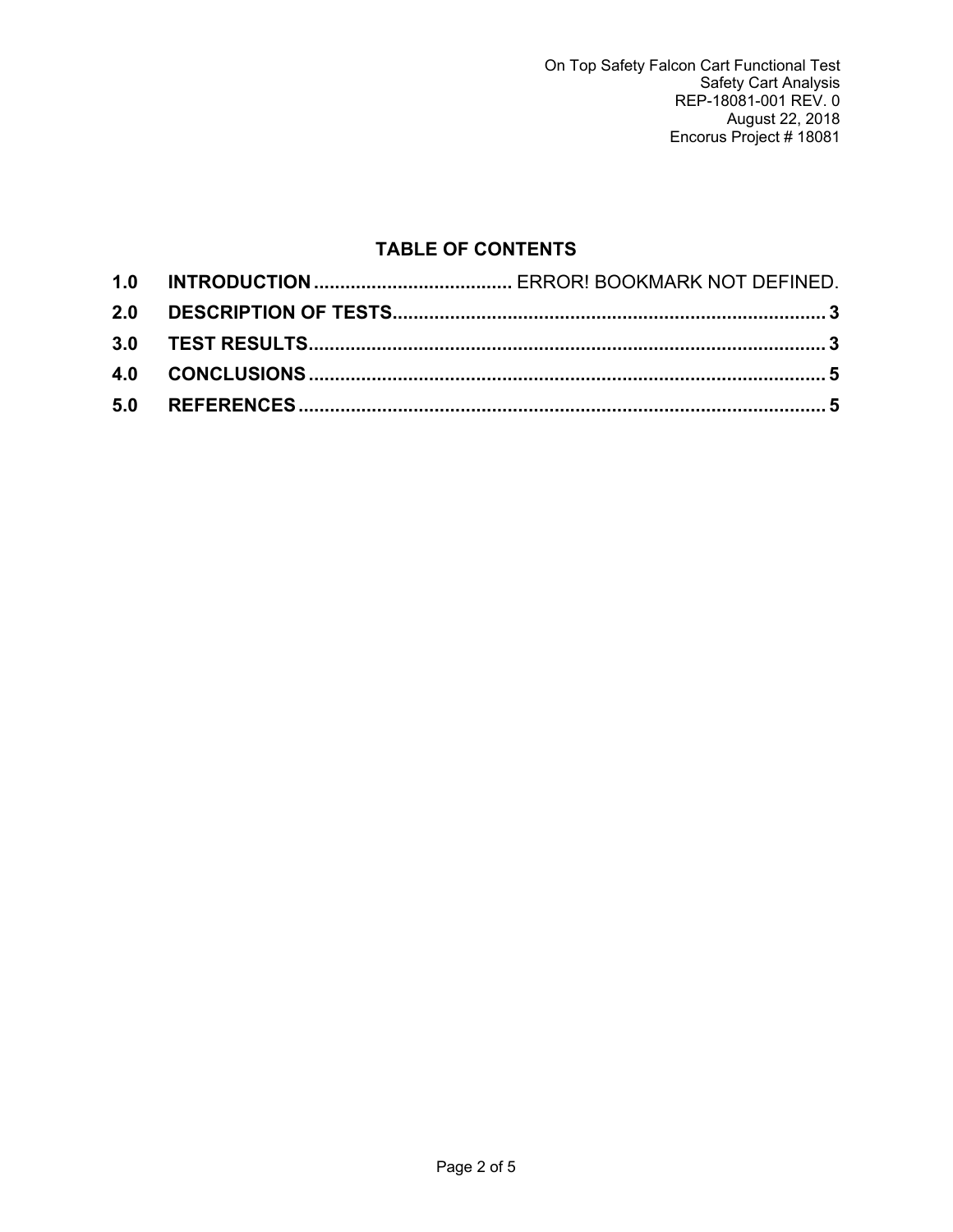#### **1.0 INTRODUCTION**

This report details the testing and functionality of the On Top Safety Falcon fall protection cart. Several tests were performed to verify the that the cart will adequately arrest a fall. The manufacturer designed the cart to comply with 29 CFR 1926.502, Fall protection systems criteria.

#### **2.0 DESCRIPTION OF TESTS**

All tests of the On Top Safety Falcon Cart were performed on a flat roof using various test weights dropped from a free-fall distance of at least 6 feet. For each test, the test weight was suspended from a crane using a quick release hook that, when actuated, released the test load. The test weight was also connected to the On Top Safety cart using various shackles and a wire rope sling. The cart was located a predetermined distance from the edge of the roof to allow the test weight to free fall at least 6 feet prior to actuation of the fall arrest system. There were two configurations that were tested. One test configuration was a straight drop with the test weight attachment sling at 90 degrees from the cart centerline. The second configuration was an angle drop with the test weight attachment sling at 45 degrees from the cart centerline.

 $(1)$ 

#### **3.0 TEST RESULTS**

#### **3.1 Test Results on Rubber Roof, Date: March 28, 2018**

#### 3.1.1 Straight Drop Tests

Test 1 – Straight (90 degrees from cart centerline), 100 lbs of counter weight.

A 170 lb weight was released and fell 6' before the fall was arrested and the weight was held by the cart. Potential Energy: 1020 lb\*ft.

Test 2 – Straight (90 degrees from cart centerline), 100 lbs of counter weight.

A 170 lb weight was released and fell 6' before the fall was arrested and the weight was held by the cart. Potential Energy: 1020 lb\*ft.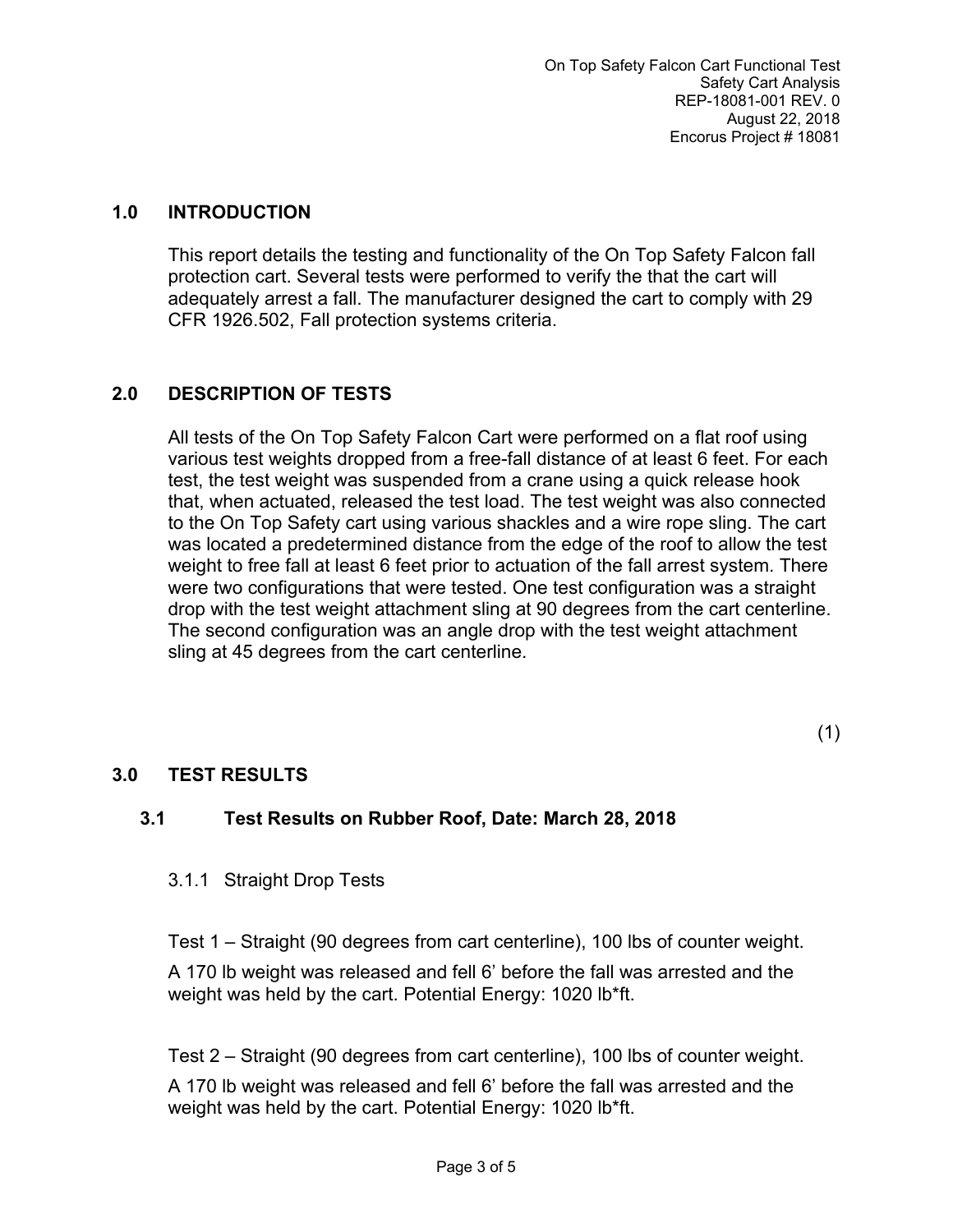Test 3 – Straight (90 degrees from cart centerline), 150 lbs of counter weight.

A 170 lb weight was released and fell 6' before the fall was arrested and the weight was held by the cart Potential Energy: 1020 lb\*ft.

Test 4 – Straight (90 degrees from cart centerline), 100 lbs of counter weight. A 170 lb weight was released and fell 6' before the fall was arrested and the weight was held by the cart. Potential Energy: 1020 lb\*ft.

Test 5 – Straight (90 degrees from cart centerline), 100 lbs of counter weight.

A 170 lb weight was released and fell 6' before the fall was arrested and the weight was held by the cart. Potential Energy: 1020 lb\*ft.

Test 6 – Straight (90 degrees from cart centerline), 100 lbs of counter weight.

A 250 lb weight was released and fell 6' before the fall was arrested and the weight was held by the cart. Potential Energy: 1500 lb\*ft.

3.1.2 45 Degree Angle Drop

Test 7 – Angle Drop (45 degrees from cart centerline), 100 lbs of counter weight

A 170 lb weight was released and fell 6' before the fall was arrested and the weight was held by the cart. Potential Energy: 1020 lb\*ft.

#### **3.2 Test Results on Steel Deck Roof, Date: May 2, 2018**

#### 3.2.1 Straight Drop Tests

Test 1 – Straight (90 degrees from cart centerline), 100 lbs of counter weight.

A 170 lb weight was released and fell 6' before the fall was successfully arrested and the weight was held by the cart. Potential Energy: 1020 lb\*ft.